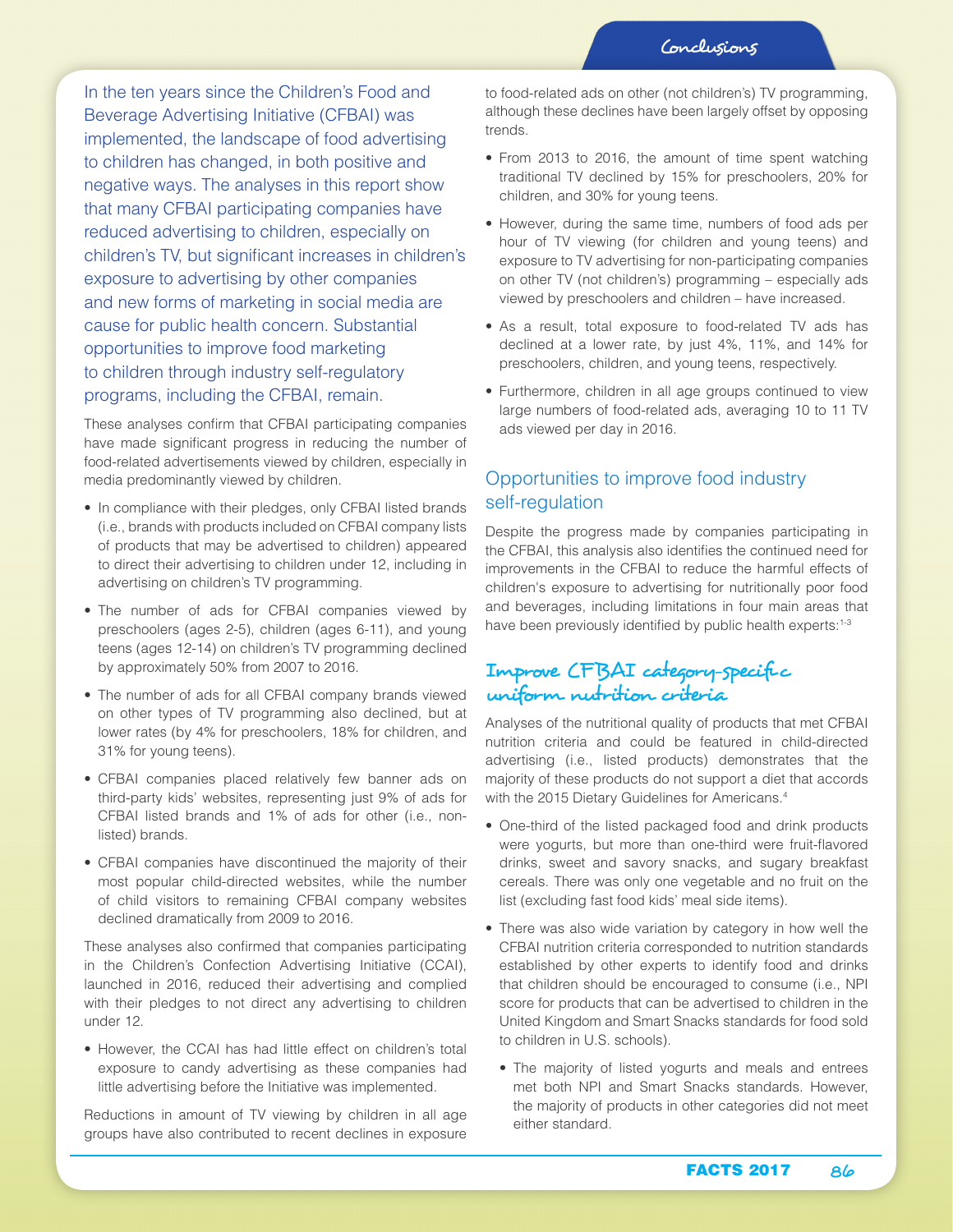- The CFBAI category, "Other grain, fruit and vegetable products, and items not in other categories," contained products, such as Popsicles and Betty Crocker Fruit Snacks, with little or no nutritional value.
- Furthermore, low-calorie fruit-flavored drinks containing little or no juice, non-nutritive sweeteners, and often added sugar (e.g., Kool-Aid and Capri Sun Roarin' Waters) were exempt from CFBAI nutrition criteria.

In addition, the majority of brands with products that may be in child-directed advertising also offered numerous products that were not included on their lists of products that may be featured in child-directed advertising, including many that did not meet CFBAI nutrition criteria.

- CFBAI brands with listed products also offered 386 nonlisted products, 55% of all products offered by these brands.
- Approximately 50% of these non-listed products met CFBAI nutrition standards for their categories, while just 33% met both Smart Snacks and NPI nutrition criteria.
- CFBAI categories with the highest proportion of non-listed products offered by CFBAI brands included meals and entrees (39% of products were listed); breakfast cereals (36% were listed products); and other grains, vegetables, and items not in other categories (40% were listed).

# Expand the ages of children covered

CFBAI companies' pledges to not advertise in media primarily directed to children under age 6 (i.e., 35% or more of the audience is 2-5 years old) do not adequately protect preschoolers from exposure to advertising for CFBAI brands.

- CFBAI companies appeared to comply with this pledge by not advertising during preschool TV programming (e.g., Nickjr. and Sprout). However, commercial preschool TV comprised a small amount of all television viewed by preschoolers. Preschoolers also watched much of the same children's TV programming viewed by 6- to 11-year-olds, as well as programming aimed at broader audiences.
- As a result, preschoolers viewed just 11% fewer ads for CFBAI brands than children viewed in 2016, and this gap narrowed from 13% fewer ads in 2007.
- Preschoolers saw even more ads on other TV programming (not children's TV) than children for some CFBAI companies, including Mondelez, McDonald's, and Campbell Soup Company, and equal numbers of ads for Hershey and Ferrero brands.

Furthermore, CFBAI company improvements in advertising to children under 12 have had limited benefit for young teens (ages 12-14), who watch relatively little children's TV programming.

• Young teens viewed 39% fewer ads for CFBAI listed brands (i.e., brands with products that companies included on lists of products that may be advertised in child-directed media) than did children, but 30% more ads for non-listed brands (i.e., other brands that were not indicated for child-directed advertising).

• As a result, ads for candy, sugary drinks, snack foods, and fast food (excluding kids' meals) comprised the majority of CFBAI company ads viewed by young teens.

## Expand the definition of child-directed advertising

These analyses also provide evidence of limitations in CFBAI companies' definition of child-directed advertising (i.e., advertising in media where 35% or more of the audience are under age 12).

- Despite compliance with their pledges to only advertise listed products in media that met this definition, more than one-half of TV ads viewed by preschoolers and children placed by CFBAI companies promoted non-listed brands that companies pledged they would not advertise directly to children. In 2016, preschoolers saw 1,384 TV ads and children saw 1,443 ads for CFBAI non-listed brands, averaging approximately 4 ads viewed daily.
- Furthermore, from 2007 to 2016, the number of TV ads viewed by preschoolers and children placed by companies that pledged they would not direct any advertising to children increased by 17% and 5%, respectively.
- Just five of the 10 third-party websites identified by comScore as "kids" websites where CFBAI companies placed the most banner advertising qualified as childdirected, according to the CFBAI definition, although children were approximately two to three times more likely to visit these sites than were adults and their content was primarily aimed at kids.
- In addition, the proportion of child visitors to some CFBAI company websites for listed brands (including FrootLoops. com, LeggoMyEggo.com, and Danimals.com) did not meet the CFBAI definition of child-directed media, while some websites for brands that pledged to not direct any advertising to children were visited by disproportionately more children than adults (including Coca-ColaStore.com).
- CFBAI companies' high presence on social media, including for listed brands, indicates that company pledges should also address this increasingly important form of marketing.

# Increase voluntary participation

The most consequential limitation of the CFBAI is that participation is voluntary, and a small group of nonparticipating companies have stepped up their advertising – both in children's TV and other types of media viewed by large numbers of children – which has largely offset reduced advertising by CFBAI participants.

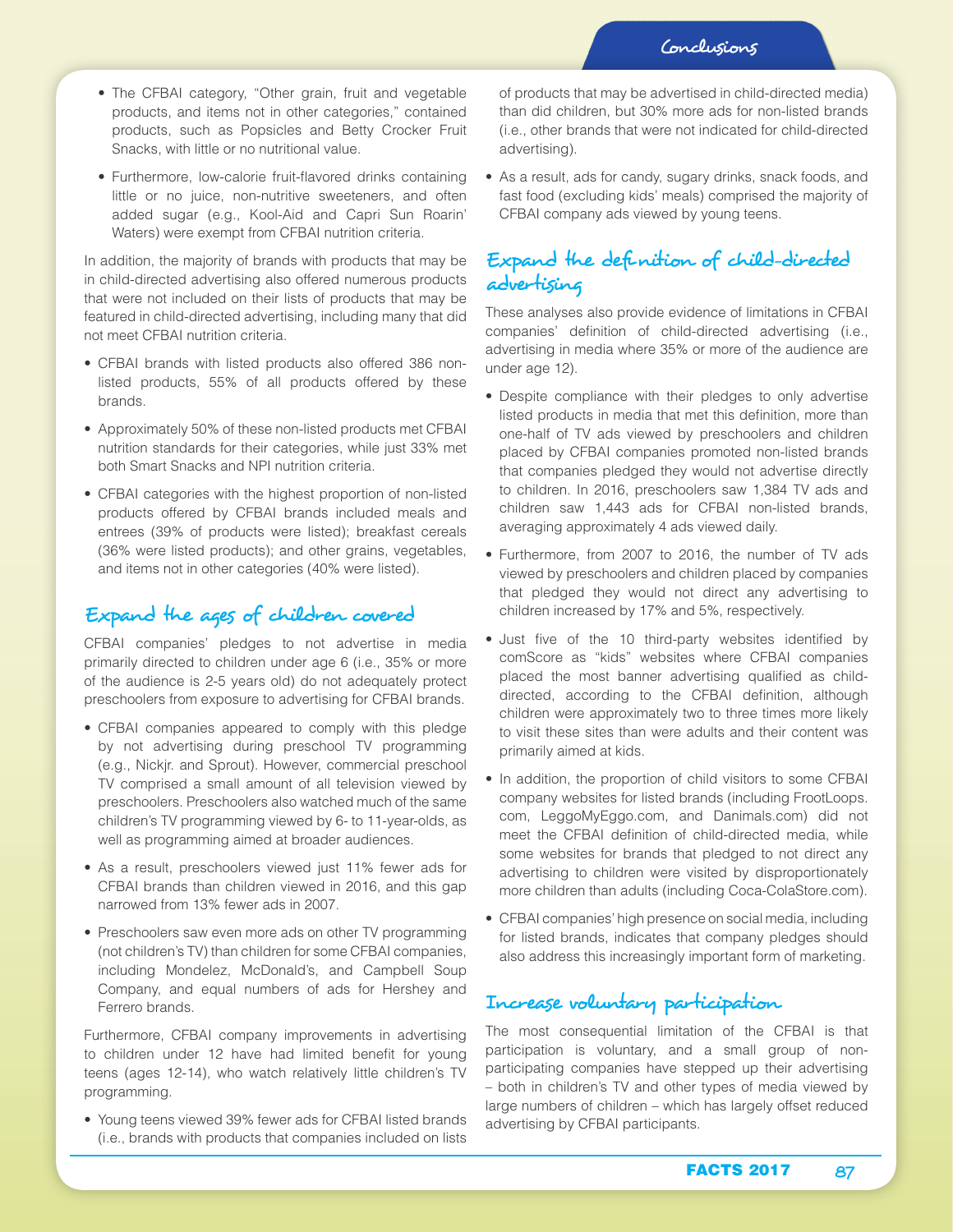- Seven non-participating companies with top-50 brands targeted advertising to children under 12, including in advertising on children's TV. TV ads viewed by preschoolers and children for these companies increased by 35% and 23%, respectively, from 2007 to 2016.
- Two non-participating companies (Chuck E. Cheese's and Topps candy brands) exceeded all but four CFBAI companies in total advertising viewed on children's TV in 2016. Chuck E. Cheese's also placed 1.5 million banner ads on kids' websites and had the most child visitors to its website in 2016, compared with all other non-participating companies.
- In 2016, preschoolers under age 6 viewed more ads for Chuck E. Cheese's than for any other food, drink, or restaurant brand, including CFBAI brands. Chuck E. Cheese's and Bel Brands also advertised on preschool TV networks (Nickjr. and Sprout).
- Although not targeted primarily to children under 12, preschoolers and children viewed 784 and 839 TV ads, respectively, for 19 non-participating fast food and other (i.e., not child-directed) casual restaurants. Fast food restaurants contributed approximately three-quarters of these ads.
- Furthermore, exposure to TV ads for the non-participating fast food restaurants examined increased by 95% for preschoolers and 61% for children from 2006 to 2017, while exposure to advertising for the other casual restaurants in our analysis increased by 59% and 46%, respectively. Notably, young teens viewed more ads for fast food and casual restaurants than did younger children, but increases in TV ads viewed from 2007 to 2016 were much lower for this age group; 17% for fast food and 9% for other casual restaurants.
- The majority of non-participating fast food and other casual restaurants examined also placed some banner ads on kids' third-party websites in 2016, and many had their own websites that were popular with children. Pizza Hut dominated in online advertising to children with over 11 million banner ads on kids' websites and on average 138,000 child visitors to PizzaHut.com per month in 2016.

The only evidence of increased advertising to children for healthy products that they should be encouraged to consume (including fruit and vegetables, nuts, plain water, and milk) was for a small number of companies that did not participate in the CFBAI.

- In total, six companies with healthy brands increased their TV advertising to preschoolers and children six-fold from 2007 to 2016, including The Wonderful Company, MilkPEP, WhiteWave Foods Co, and Chobani.
- However, these ads represented 3% or less of food-related TV ads viewed by preschoolers, children, and young teens in 2016.

### Limitations of these analyses and need for further research

A strength of the analyses in this report is that they utilize publicly available syndicated market research data, including the same data that companies use to measure their own advertising and monitor competitors' marketing activities. However, these data have limitations.

- We utilized data providers' definitions of child-directed media, including children's TV programming identified by Nielsen and kids' websites defined by comScore. These definitions do not conform exactly with CFBAI company definitions of media where children under 12 make up 35% or more of the audience. For example, comScore defines children as ages 2 to 12. However, they do represent a reliable third-party's definition of media aimed primarily at children.
- Available data on banner advertisements viewed on thirdparty websites (e.g., social media sites) and popularity and activity on food companies' social media accounts does not provide demographic information about who is viewing and engaging with this marketing, including whether they are children, teens, or adults. However, cross-sectional studies have shown that social media platforms, including Facebook, Instagram, and YouTube, are popular with youth, including children under age 13.<sup>5,6</sup> Therefore, it is important to understand the extent of food-related marketing that occurs on increasingly popular social media platforms.
- In addition, we report all advertising viewed by children, including advertising that may be aimed primarily at a broader audience including teens and/or adults. Although CFBAI companies have not made any promises to limit advertising in media that is not primarily directed to children under age 12, and the CFBAI has stated that it does not consider this advertising to be advertising to children, $<sup>7</sup>$  it</sup> nonetheless affects children. Therefore, this information is important for understanding the food marketing landscape.

These analyses also indicate the need for additional research in several areas to identify further improvements in industry self-regulation.

- Analyses are required to assess the types of TV programming (beyond children's TV) where preschoolers viewed so much food-related advertising, why exposure by preschoolers has not declined as much as exposure by children, and why differences between ads viewed by preschoolers versus children on other TV programming varied so much by company. This information would highlight potential actions to reduce exposure by the youngest children.
- Similarly, analyses of the types of programming where companies placed TV ads for brands viewed by disproportionately more young teens (ages 12-14) than children would help identify opportunities to improve advertising to this somewhat older, but still vulnerable age group.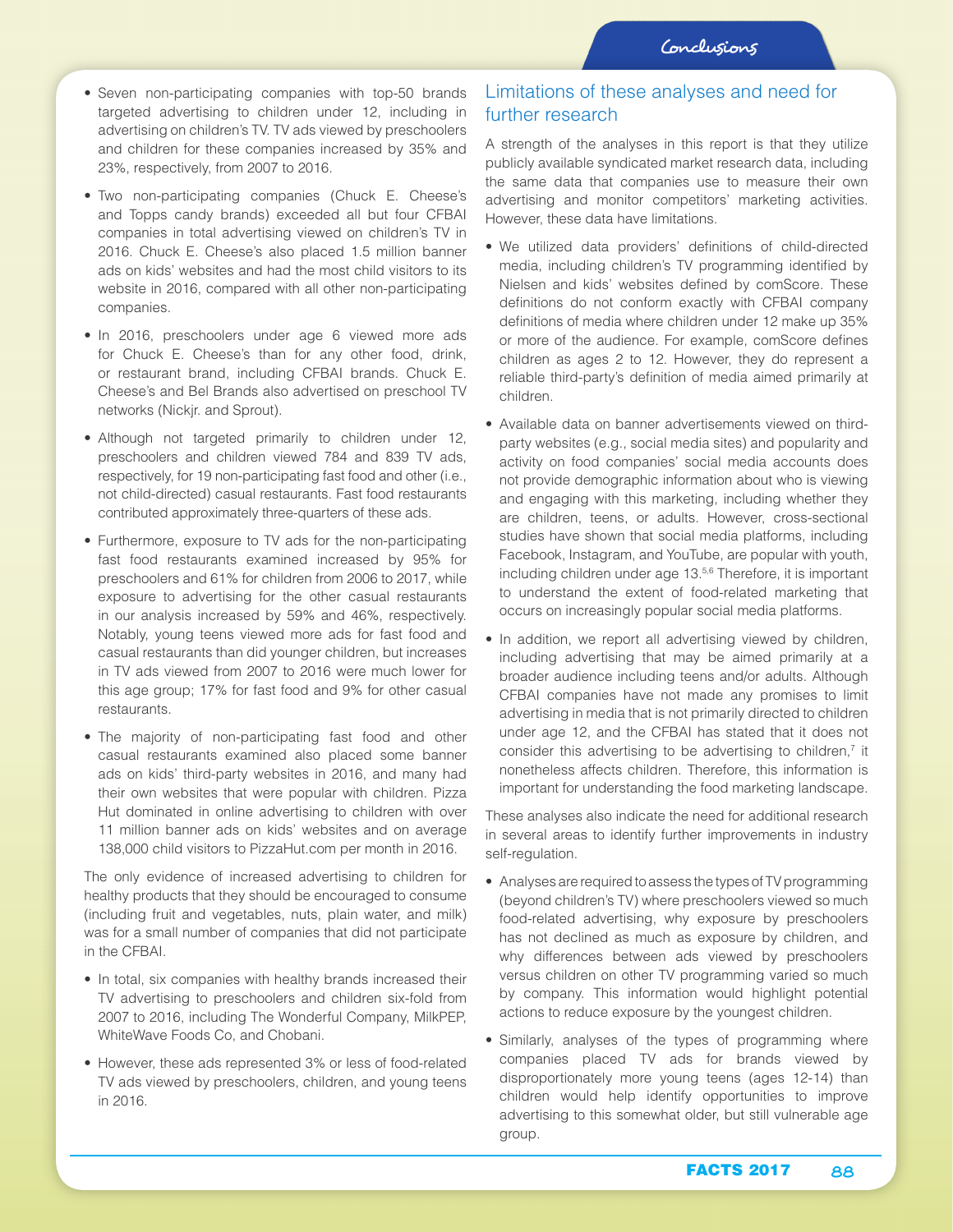- Future research must examine the extent that foodrelated advertising contributes to health disparities that disproportionately affect black and Hispanic youth, including marketing that targets these youth directly and differences due to their greater exposure to media with higher rates of unhealthy food advertising.<sup>8,9</sup>
- Future research should also examine the messages used in advertising for CFBAI non-listed brands and non-participating companies widely viewed by children, the extent that these ads used messages that appeal to children, and how these messages affect children's attitudes, preferences, and perceived healthfulness for advertised products.
- Research is also needed to measure children's access and engagement with food company accounts on social media platforms, as well as other food-related marketing on social media sites.
- Finally, this analysis did not examine marketing in nonmedia venues, including in schools, retail locations, product packaging, and sponsorships, or use of licensed characters. As most of these forms of marketing are not covered by CFBAI company pledges, research is required to determine the extent of children's exposure to unhealthy food marketing in these other locations.

#### Recommendations

As the White House Task Force on Childhood Obesity concluded, "Key actors – from food and beverage companies, to restaurants, food retailers, trade associations, the media, government and others – all have an important role to play in creating a food marketing environment that supports, rather than undermines, the efforts of parents and other caregivers to encourage healthy eating among children and prevent obesity."10 The analyses in this report identify numerous opportunities for all key actors to improve the food marketing environment surrounding children.

#### CFBAI companies

As noted in previous assessments of food industry selfregulation, changes in CFBAI company pledges are needed to address limitations that allow participating companies to continue to advertise nutritionally poor food and drink products to children.

- Revise CFBAI category-specific uniform nutrition criteria to support a diet that accords with the 2015 Dietary Guidelines for Americans.<sup>11</sup> At a minimum, they should correspond with Smart Snacks standards.
- Only advertise brands in child-directed media when all products offered by brands meet CFBAI nutrition criteria, so that brands consisting of primarily unhealthy products do not continue advertising to children.
- Implement Healthy Eating Research (HER) recommendations<sup>12</sup> to expand the child audience definition to include children up to age 14 and revise definitions of child-directed advertising to include lower child audience shares and marketing messages, techniques, and venues that appeal to children.
- Establish requirements to effectively reduce preschoolers' exposure to advertising beyond restricting advertising on the few preschool channels that accept commercial advertising. For example, companies could lower preschool audience thresholds and/or establish time of day restrictions (e.g., no ads during school-day hours on children's TV).

## Non-participating food, beverage, and restaurant companies

A small number of non-participating companies are responsible for the majority of non-CFBAI company food advertising viewed by children. These companies must take actions to reduce children's exposure to their advertising, either through participation in existing self-regulatory initiatives or by establishing their own company policies.

- Non-participating companies that continue to advertise unhealthy products during children's TV programming, including candy, restaurants, and fast food (not kids' meals) must stop taking advantage of a vulnerable audience. Two companies stand out for advertising unhealthy products on children's TV: Chuck E. Cheese's and The Topps Companies.
- Fast food and other casual restaurants should also take actions to reduce children's exposure to their advertising, including on other TV programming. The National Restaurant Association (NRA) could take the lead and establish marketing standards for all member companies to reduce the unhealthy impact of food marketing to children and teens.

### Media companies

Given continued advertising of unhealthy products in children's media by some food companies, media companies should take action to improve food advertising shown during their child-directed programming.

- Following the lead of Disney,<sup>13</sup> other children's TV networks and third-party websites visited by large numbers of children should set nutrition standards for all advertising by food, beverage, and restaurant companies.
- Preschool TV networks (Nickjr. and Sprout) should not accept any advertising during preschool programming.
- Media companies should also provide incentives (such as reduced advertising rates) for advertisements promoting nutritious foods that children generally underconsume (i.e., fruit, vegetables, and whole grains).